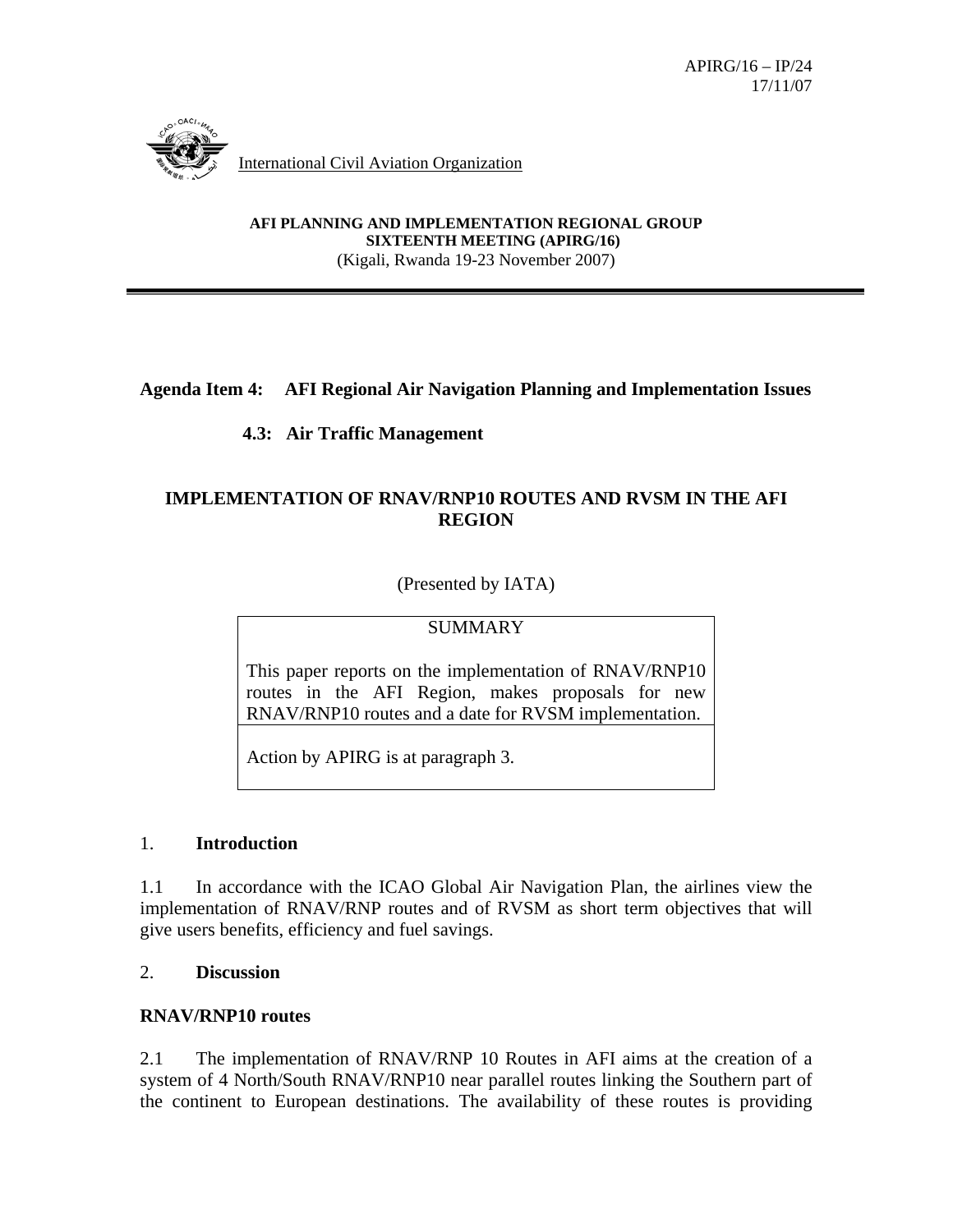airlines with greater flexibility and efficiency through savings in distances flown and better access to optimum flight levels. One airline has reported saving 15 min by using these routes. The routes are expected to be able to accommodate traffic growths in the region well into the next decade.

2.2 The first pair of the so called Red Carpet routes (UM998 and UM731) was implemented on 11 May 2006. No major problems with their use have been reported.

2.3 A second pair of RNAV/RNP 10 routes (ETMIT-SEB VOR and TAVLA- DHR VOR) has been designed, coordinated with and approved by all involved States. An amendment to Doc 7474, AFI Regional Air Navigation Plan was approved by the ICAO Council on 19 February 2007. The new two routes are now designated UM214 (to SEB VOR) and UM215 (to DHR VOR) and are known as Red Carpet 2 routes.

2.4 An operational safety assessment was carried out and all known risks factors were mitigated.

2.5 All States concerned had published their NOTAM/AIP SUPP at the date of 30 August 2007 for an implementation date of 25 October 2007 of UM214/UM215. Regrettably, on the eve of the implementation date, the Democratic Republic of Congo issued a NOTAM suspending UM214 and UM215 in its airspace. Despite this setback, IATA is urging other States not to suspend UM214/UM215 in their airspace. In this regard, States should bear in mind that computer flight planning systems and especially the aircraft's onboard navigation and flight management computers are already set up in accordance with the initial publication of UM214 and UM215 and the corresponding changes to various other airways, namely the max. altitudes of collocated airways. Suspension of further segments of UM214 and UM215 would require mid-cycle manual adjustments to AIRAC cycle related databases and supplementary information to flight crews, i.e. mismatch between operational flight plan and/or filed AFP versus the prestored FMS company route, which may lead to more confusion than it would help on the matter.

2.6 Suspension of the two routes in DR Congo airspace should not affect the usability of the routes in other airspaces, especially, north of the Kinshasa FIR. Airlines are keen to use UM214/UM215 north of Kinshasa FIR.

2.7 The meeting is invited to encourage the Democratic Republic of Congo to lift the suspension of UM214/UM215 as soon as possible, since these routes increase safety and have no other requirements than approved aircraft and, at a minimum, HF communications.

# **Proposals for new routes**

2.8 Given the success attained with the Red Carpets routes, other operators have requested new RNAV/RNP routes to connect the MID region to the entry/exit points of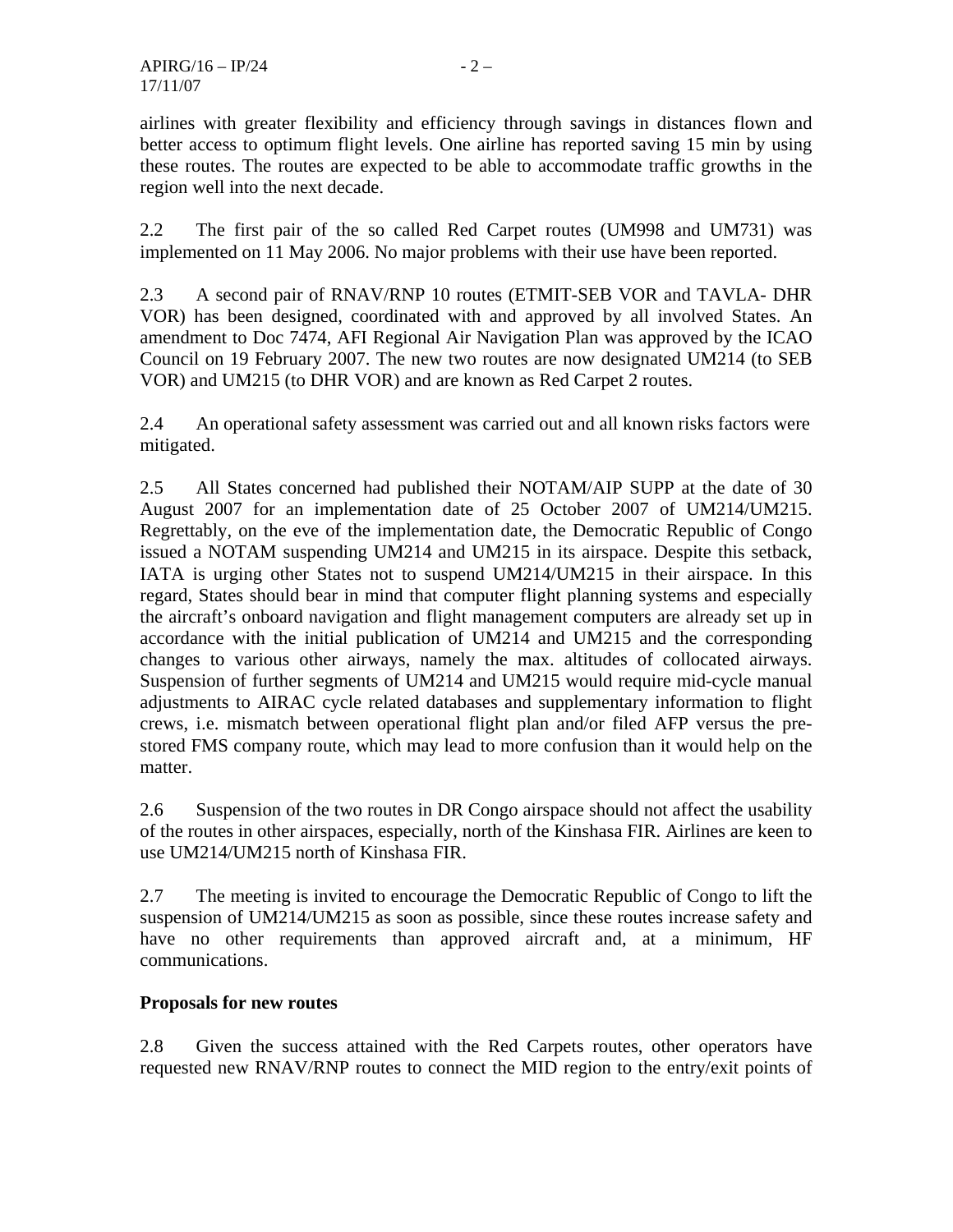the Atlantic Ocean Random Routing Area (AORRA), and to the west coast of Africa. Some of the proposed routes are shown in Appendix.

# **RVSM**

2.9 The IATA AFI Regional Coordinating Group (RCG) , during its meeting in October 2007, reviewed progress on RVSM implementation within AFI and the new implementation date of 25 September 2008 as set by the RVSM Task Force.

2.10 The RCG raised concern on the slow implementation of RVSM within AFI and objected to the 25 September 2008 as date for implementation. The RCG is of the impression that such a late implementation date will result in the loss of momentum and cause possible further implementation delays.

2.11 On account of the above, the APIRG is invited to agree on RVSM implementation by April 2008 or, as a priority, an earlier implementation date.

# 3. **Action by the APIRG**

- 3.1 The APIRG is invited to:
	- a) Note the information in this paper;
	- b) Invite Kinshasa FIR to lift it suspension of RNAV/RNP10 routes UM214/UM215;
	- c) Agree on the establishment of new RNAV/RNP routes to connect the MID region to the entry/exit points of the Atlantic Ocean Random Routing Area (AORRA), and to the west coast of Africa;
	- d) Agree on RVSM implementation by April 2008 or, as a priority, an earlier implementation date.

--------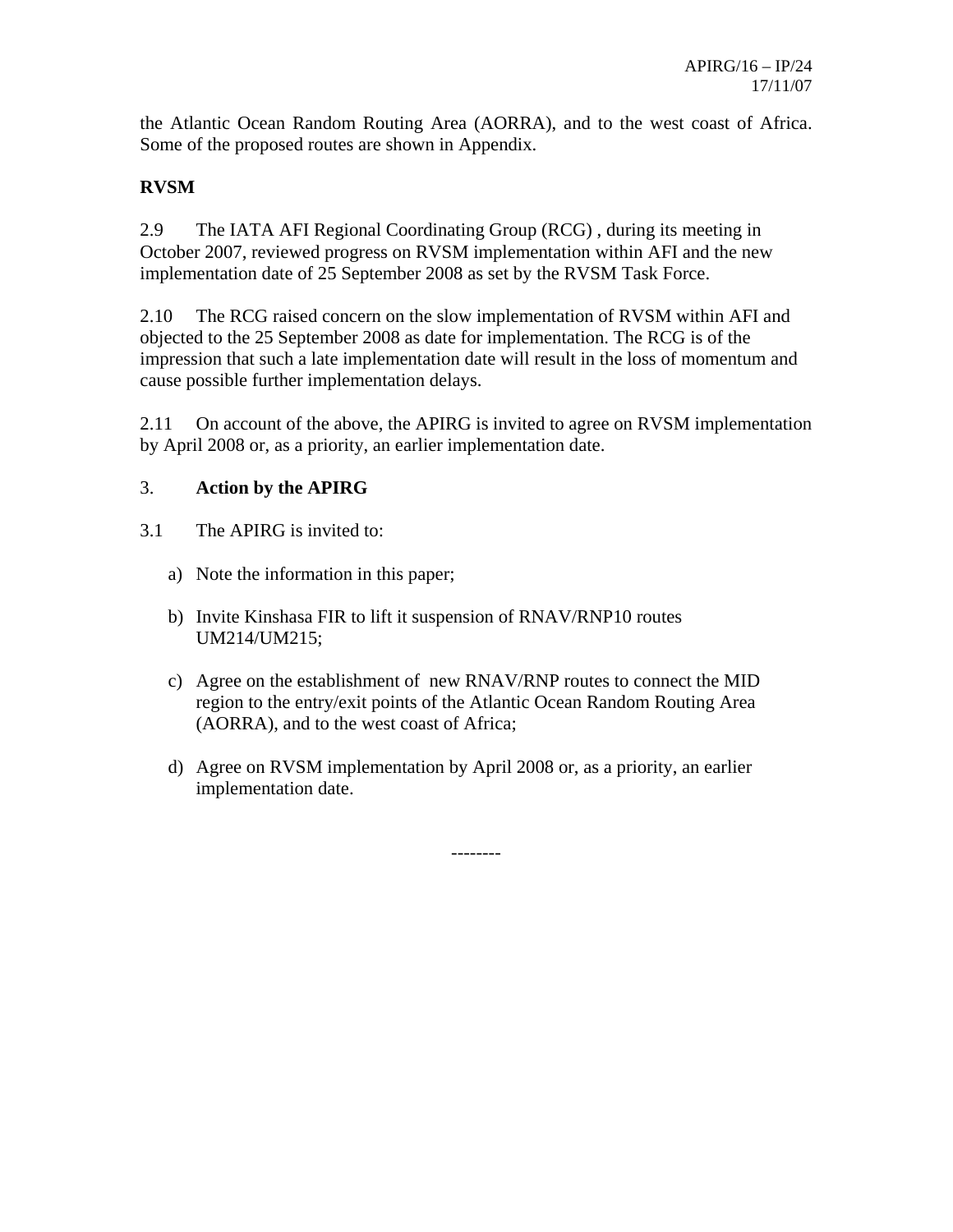#### APPENDIX

#### Proposals for new routes MID-AFI-AORRA-SAM

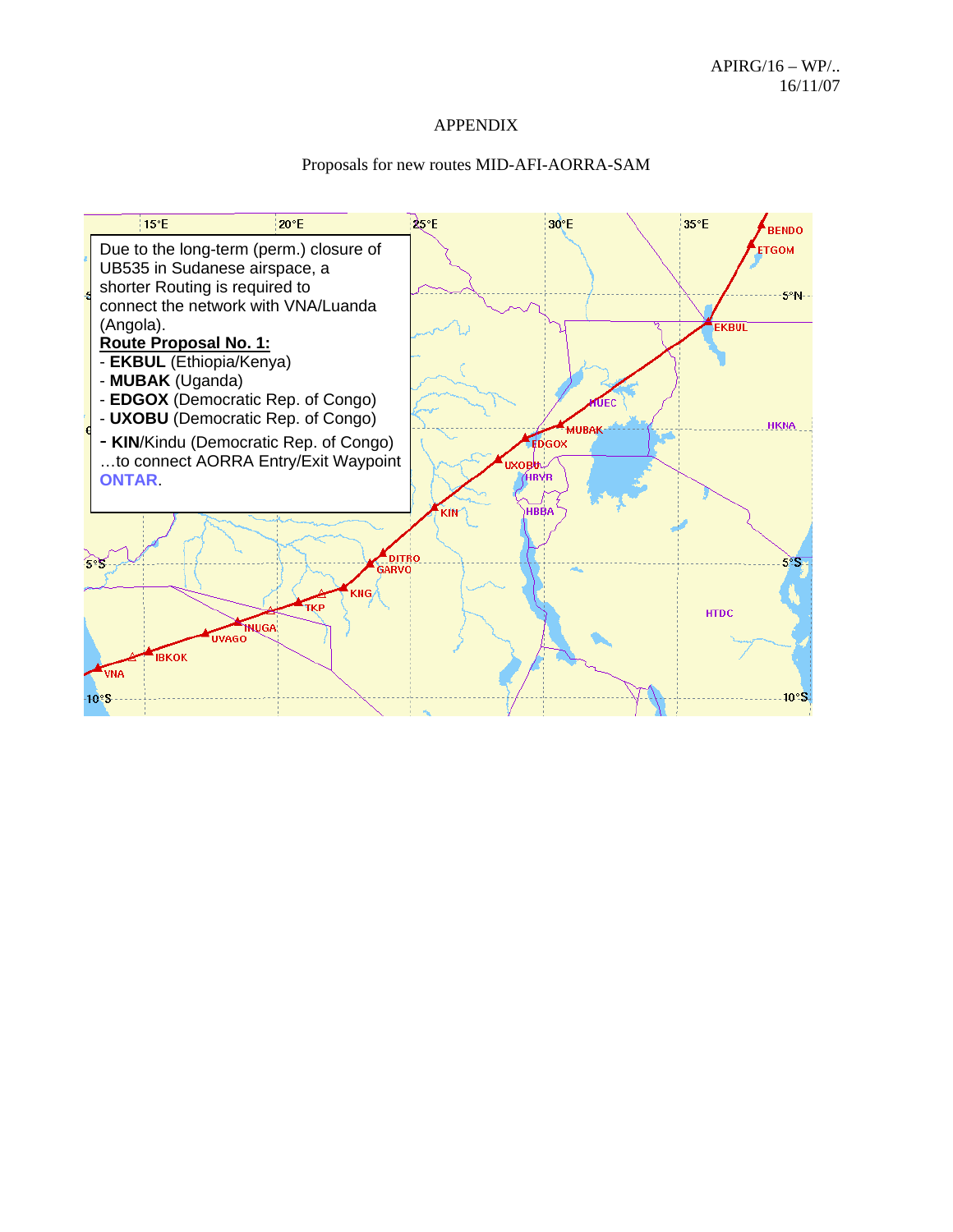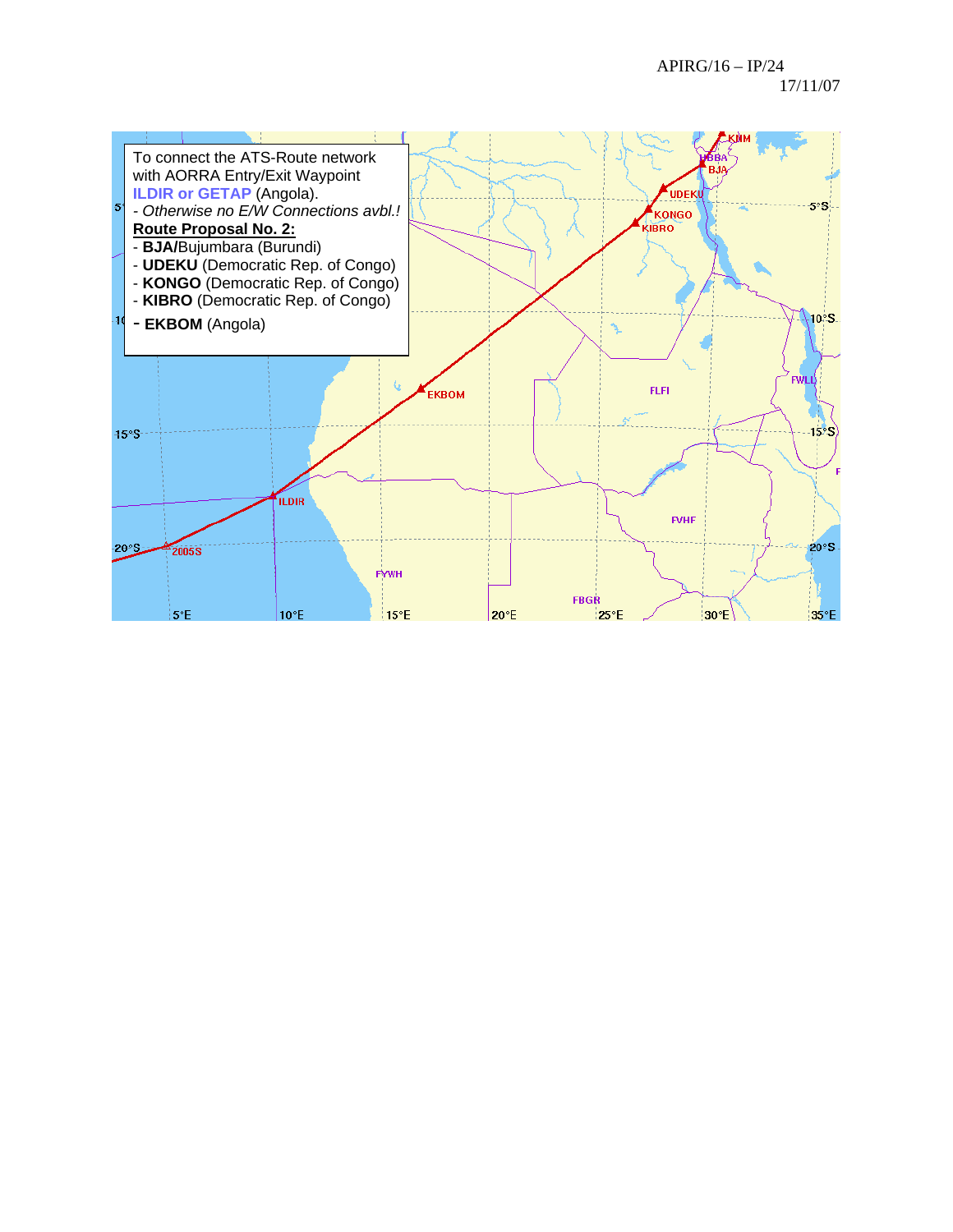